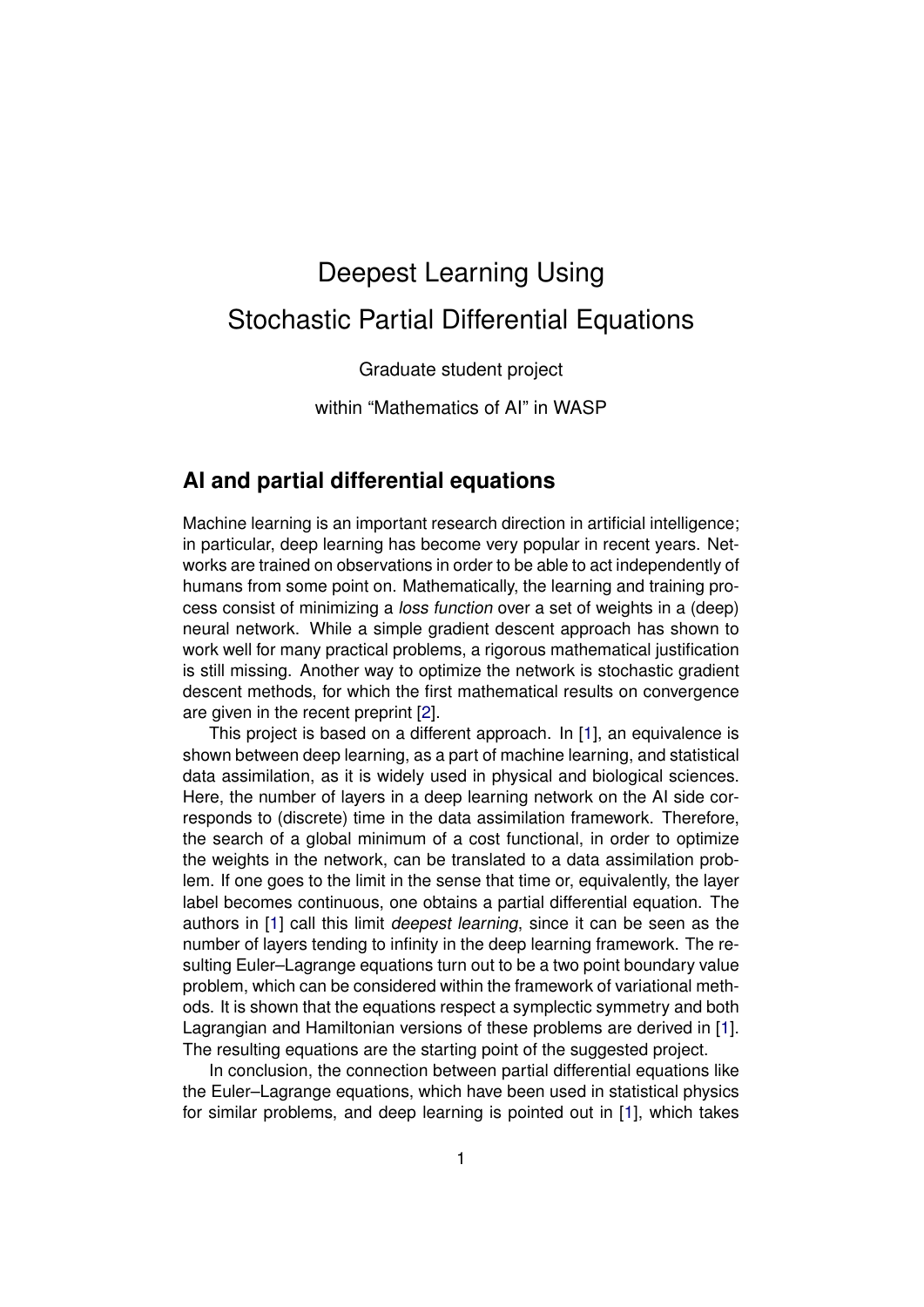into account that such minimization problems have been around for a long time. This point of view transforms the original minimization problem in the network into the study of a partial differential equation and makes partial differential equations with their analysis techniques and numerical approximation methods readily available as mathematical tools in deep learning. The next step is to transform this approach to a stochastic problem. This is part of the following project description.

## **Research area**

The project will address existence, uniqueness, and regularity of solutions and the development of computational methods for the Euler–Lagrange differential equations derived in [\[1\]](#page-2-1). Known methods are likely to get stuck in local minima or saddle points and adding noise in a similar way as in [\[3\]](#page-2-2) and [\[4\]](#page-2-3) can lead to much improved solutions. This transforms the problem of network optimization further into a stochastic partial differential equation that has to be analyzed and solved. Similarly to the deterministic equations, questions on analytical properties of solutions and on their approximation by computational efficient and robust discretization schemes have to be answered for the stochastic counterparts. Furthermore, the application of the new methods to the original machine learning problems and the testing of their performance in practice are an important and challenging part of our project.

The proposers have the relevant background and experience of research in deterministic and stochastic partial differential equations and numerical analysis. In the suggested PhD project this knowledge can be brought to bear on machine learning.

The overall goal of the project is to develop a better mathematical understanding of deep learning, leading to reliable and efficient computational techniques, by using knowledge from stochastic partial differential equations. This can pave the way for new and better machine learning algorithms.

The PhD student will be supervised by Annika Lang in close collaboration with Mihály Kovács, Stig Larsson, and Klas Modin from the Department for Mathematical Sciences, Division of Applied Mathematics & Statistics at Chalmers University of Technology and the University of Gothenburg. An industry cooperation with Adam Andersson at Syntronic AB is planned. It is very important to attack the research project from both perspectives from the beginning. The interaction of the work on the theoretical, proof based questions rised above and of the first implementations will enhance the understanding of both components and lead faster to even better results.